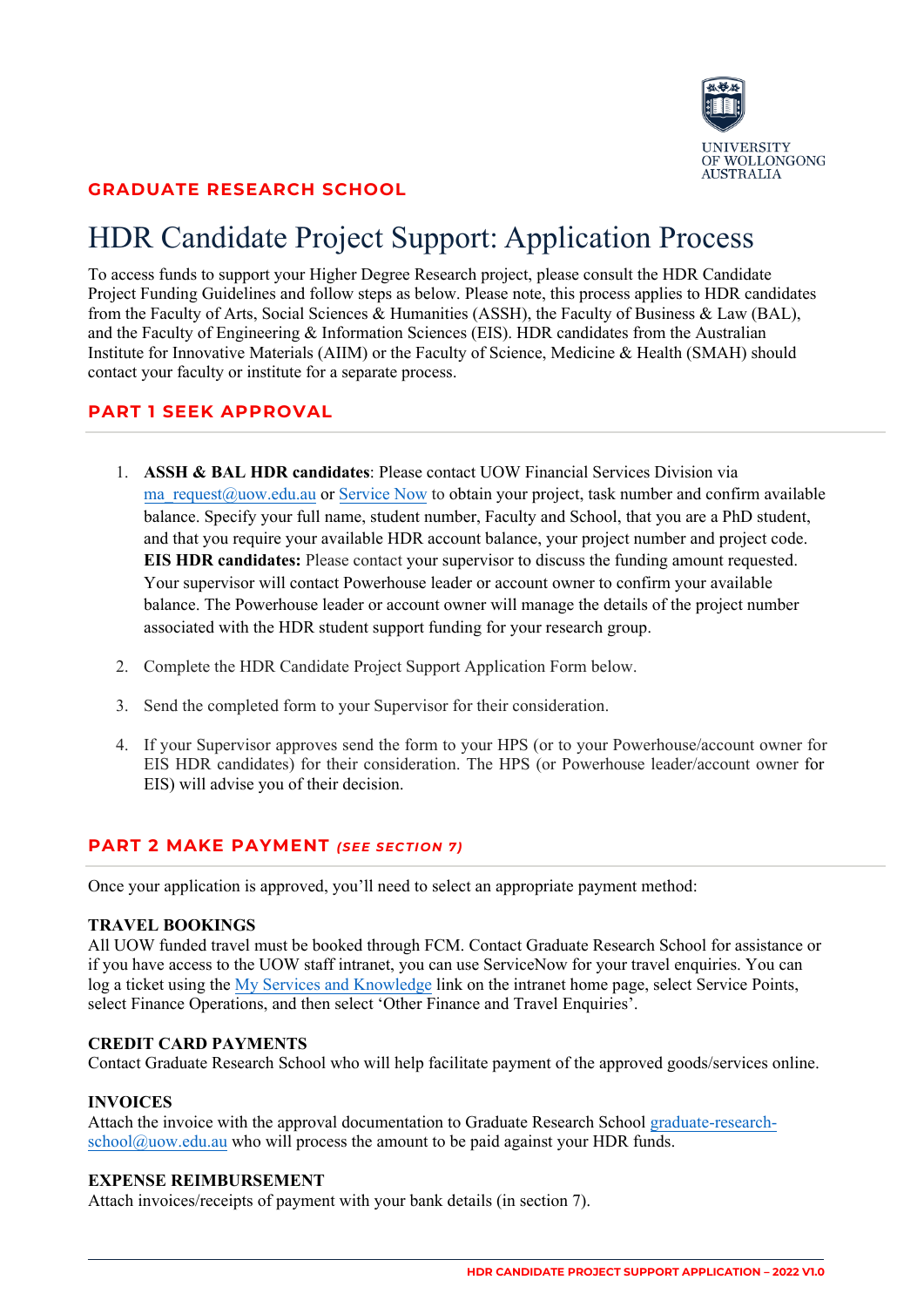# **GRADUATE RESEARCH SCHOOL**

# HDR Candidate Project Support: Application Form

# **SECTION 1: APPLICANT DETAILS**

| <b>HDR</b> candidate name   |                                                                               |
|-----------------------------|-------------------------------------------------------------------------------|
| <b>Student number</b>       |                                                                               |
| <b>Student email</b>        |                                                                               |
| <b>Faculty</b>              |                                                                               |
| <b>School</b>               |                                                                               |
| Course                      | Other:<br><b>MRES</b><br><b>MPHIL</b><br>$\vert$ PHD(I) $\vert$<br><b>PHD</b> |
| <b>Principal Supervisor</b> |                                                                               |
| Co-Supervisor               |                                                                               |
| Date of successful RPR      |                                                                               |

## **SECTION 2: FINANCE DETAILS**

*ASSH & BAL HDR candidates: please attach email evidence from Finance.*

| <b>Funds Available</b>                                  | $V_{\text{CS}}$ | N <sub>o</sub> | <b>Project &amp; Task Number</b> |  |
|---------------------------------------------------------|-----------------|----------------|----------------------------------|--|
| <b>ServiceNow Ticket</b><br><b>Number</b> if applicable |                 |                | Date                             |  |

# **SECTION 3: FUNDING DETAILS**

*Please specify if requesting funds for travel, data collection or other activity (including editing). Provide a brief summary of the activity and relevance towards completion of your thesis.*

### **TRAVEL DETAILS – PLEASE ATTACH COMPLETED STUDENT TRAVEL BOOKING REQUEST**

| Dates of travel                           |  |
|-------------------------------------------|--|
| <b>Purpose of travel</b>                  |  |
| <b>Location of travel</b>                 |  |
| Name of conference / exhibition /         |  |
| performance                               |  |
| Name of organising body                   |  |
| Venue                                     |  |
| Title of paper, presentation,             |  |
| poster or work                            |  |
| Abstract and acceptance is to be attached |  |
| Nature of other involvement in            |  |
| <b>event</b> if applicable                |  |

# **DATA COLLECTION DETAILS**

| Types of data being collected<br>(primary/secondary) |  |
|------------------------------------------------------|--|
| Data collection location                             |  |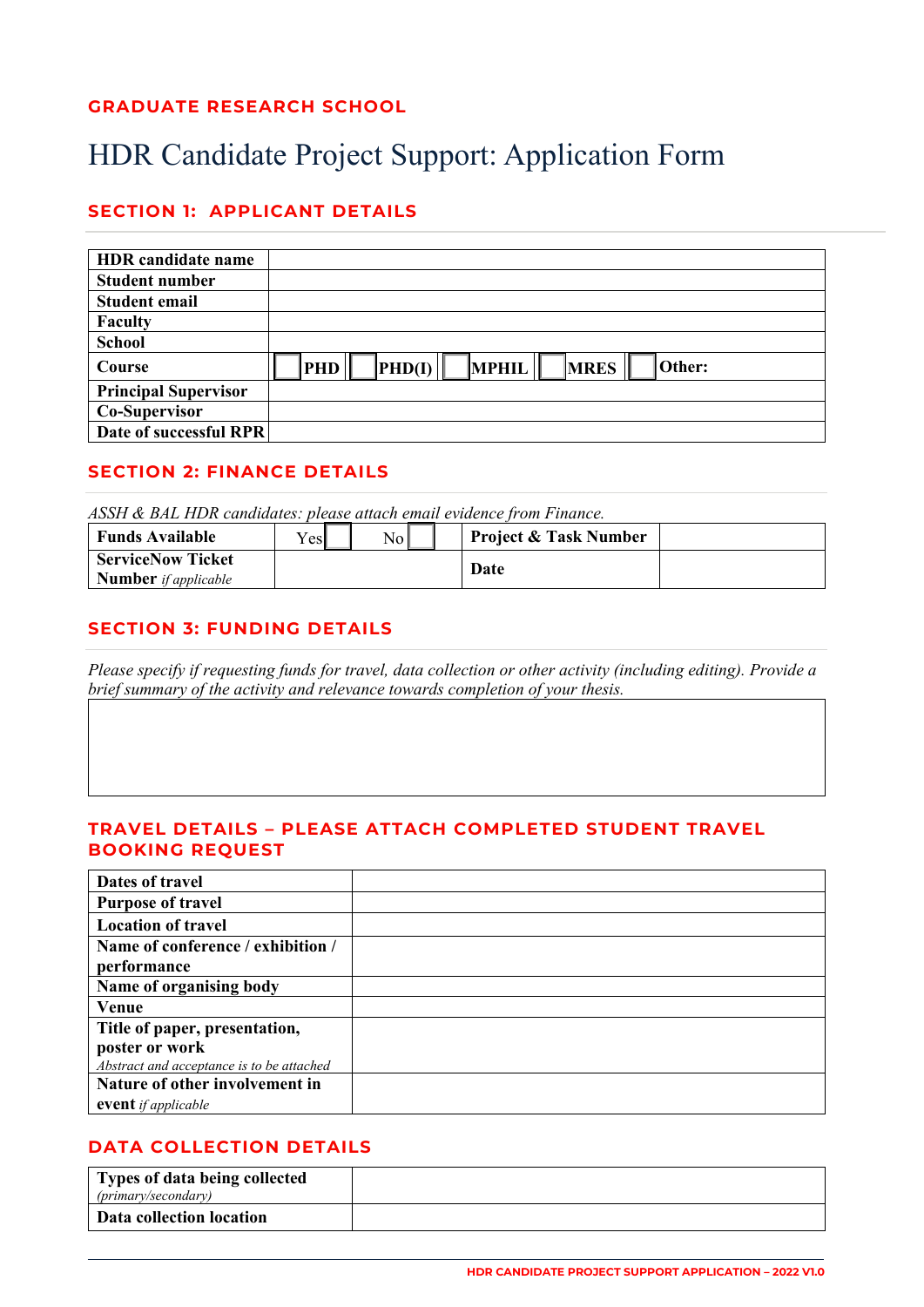## **RESEARCH VISIT DETAILS**

| <b>Dates</b>                            |  |
|-----------------------------------------|--|
| Location                                |  |
| <b>Name of Institution and Research</b> |  |
| Group/Leader hosting this visit         |  |
| Nature of research to be                |  |
| conducted                               |  |

# **OTHER ACTIVITY (INCLUDING EDITING)**

| Type of activity              |  |
|-------------------------------|--|
| Further details as applicable |  |

# **SECTION 4: PROPOSED BUDGET**

*Please provide proposed itemised expenditure for consideration. Supporting documentation for each item listed is to be included, for example, quotes, tax invoices, correspondence from conference organiser etc. Add additional rows if necessary*

| Travel – airfares             |    |
|-------------------------------|----|
| Travel – transfers            |    |
| Accommodation                 |    |
| <b>Registration fees</b>      |    |
| Editing fees                  |    |
| Other (specify)               |    |
|                               |    |
|                               |    |
| <b>Total amount requested</b> | ۱D |

# **SECTION 5: ACKNOWLEDGEMENT BY APPLICANT**

| <b>HDR</b> candidate statement | Outline how presenting at this conference / undertaking this visit or activity<br>/ making this purchase will benefit your research, your Faculty and UOW. |      |  |
|--------------------------------|------------------------------------------------------------------------------------------------------------------------------------------------------------|------|--|
|                                |                                                                                                                                                            |      |  |
|                                |                                                                                                                                                            |      |  |
|                                |                                                                                                                                                            |      |  |
|                                |                                                                                                                                                            |      |  |
|                                |                                                                                                                                                            |      |  |
| <b>HDR</b> candidate signature |                                                                                                                                                            | Date |  |

*I confirm that the expenses requested are in line with the HDR Candidate Project Funding Guidelines.*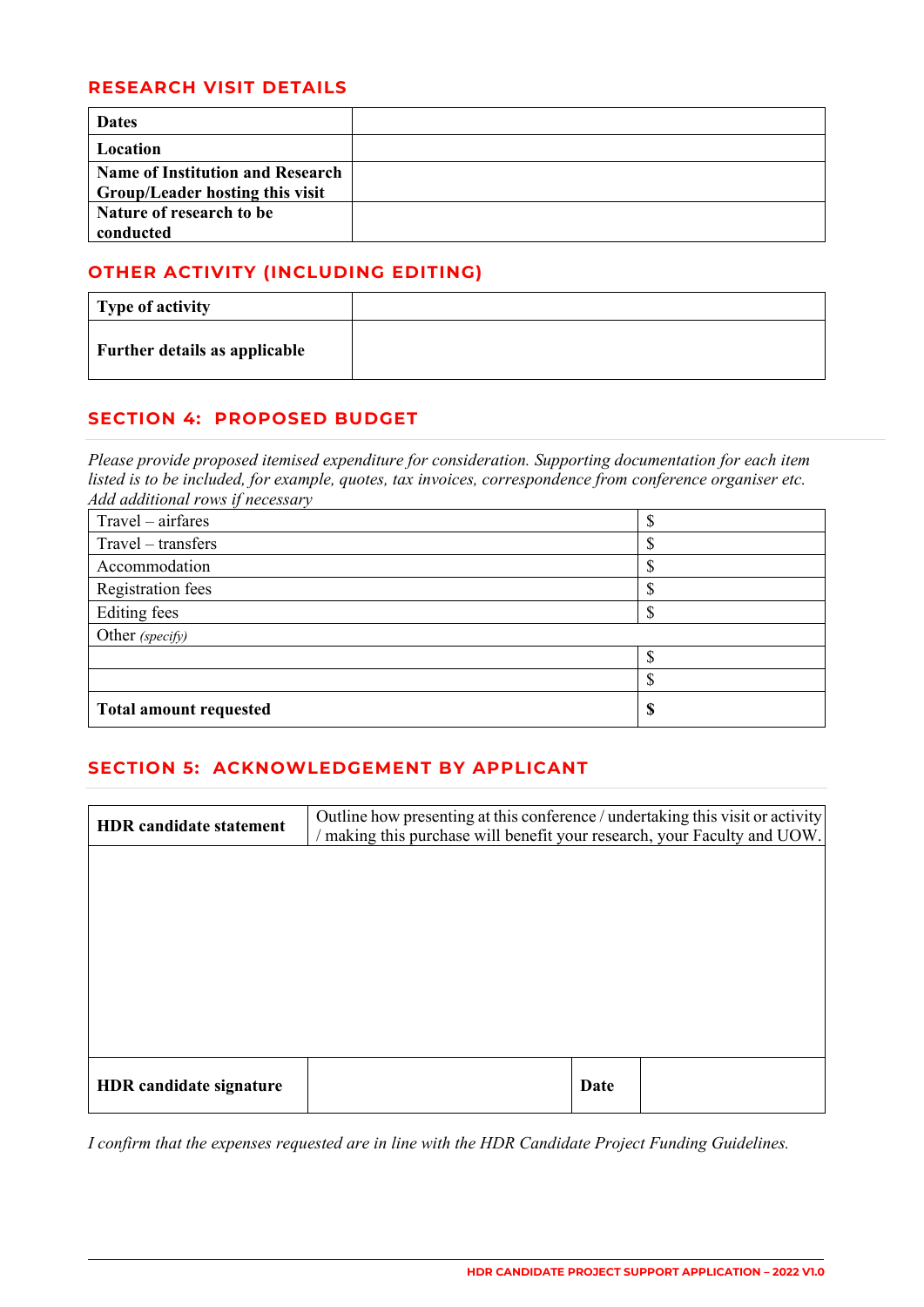### **SECTION 6: APPROVALS**

*I declare that the HDR candidate is making satisfactory progress, and that the proposed budget is justified in support of the research activity to be funded.*

| <b>ROLE</b>                                                                                                                 | <b>NAME</b>                                            | <b>SIGNATURE</b> | <b>DATE</b> |
|-----------------------------------------------------------------------------------------------------------------------------|--------------------------------------------------------|------------------|-------------|
| <b>Supervisor Approval</b>                                                                                                  |                                                        |                  |             |
| <b>Head of Postgraduate</b><br><b>Studies (or for EIS:</b><br><b>Powerhouse Leader or</b><br><b>Account Owner) Approval</b> |                                                        |                  |             |
|                                                                                                                             | AD-HDR APPROVAL IS REQUIRED FOR EXPENDITURE OVER \$500 |                  |             |
| <b>Associate Dean HDR</b><br>Approval (if required)                                                                         |                                                        |                  |             |

# **SECTION 7: PAYMENT OPTIONS**

*Once your application is approved, please select an appropriate payment method:* 

# **TRAVEL BOOKINGS**

*All UOW funded travel must be booked through FCM. Contact Graduate Research School for assistance or if you have access to the UOW staff intranet you can use the UOW travel hub link and access the UOW student booking request form. If you do not have access to intranet please contact GRS to provide the student booking form.*

# **CREDIT CARD PAYMENTS**

*Contact Graduate Research School who will help facilitate payment of the approved goods/services online.* 

# **INVOICES**

 *Attach the invoice with the approval documentation to Graduate Research Schoo[l graduate-research-school@uow.edu.au](mailto:graduate-research-school@uow.edu.au) who will contact Financial Services requesting the amount be paid against your HDR funds.* 

#### **EXPENSE REIMBURSEMENT** *Please provide:*

| <b>Bank name</b>        |  |
|-------------------------|--|
| Name of account holder  |  |
| <b>BSB</b>              |  |
| <b>Account number</b>   |  |
| Amount to be reimbursed |  |

# **SECTION 8: CONFIRMATION OF CHECKS (GRS ONLY)**

| <b>PROJECT SUPPORT - CLO   PAYMENT PROCESSED DATE</b> | <b>SIGNATURE</b> |
|-------------------------------------------------------|------------------|
|                                                       |                  |
|                                                       |                  |
|                                                       |                  |